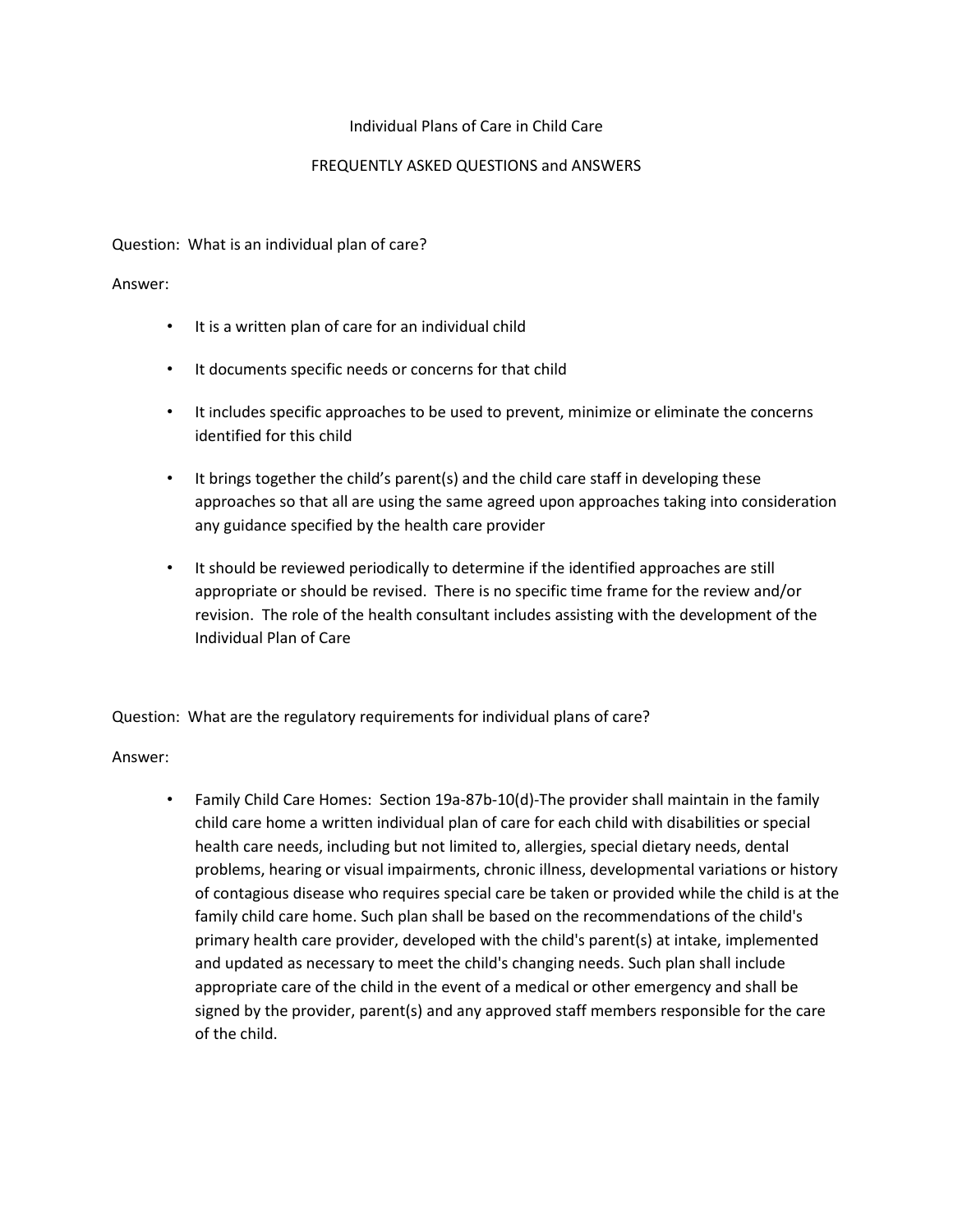• Group Child Care Homes/Child Care Centers: Section 19a-79-5a(a)(E)-Information regarding disabilities or special health care needs such as allergies, special dietary needs, dental problems, hearing or visual impairments, chronic illness, developmental variations or history of contagious disease and an individual plan of care for a child with special health care needs or disabilities, developed with the child's parent(s) and health care provider and updated as necessary. Such plan shall include appropriate care of the child in the event of a medical or other emergency and shall be signed by the parent(s) and staff responsible for the care of the child.

Question: When is an individual plan of care required?

# Answer:

If a child has a disability or a special health care need such as allergies, special dietary needs, dental problems, hearing or visual impairments, chronic illness, developmental variations or a history of contagious disease AND

- Such child requires special care be taken or provided while the child is at the child care program
- Typically the special care is documented by the health care practitioner
- Typically the special care need is of a chronic nature but may be acute in nature. An example might be a child who has a self-limiting upper respiratory condition that is acute in nature verses a child with asthma that may have acute exacerbations but the disease itself is chronic in nature. Most likely an individual plan of care is NOT necessary for the child with an acute illness but may be necessary for the child with a chronic illness such as asthma.
- Medications alone do not make the determination

Question: How do you decide if an individual plan of care is needed?

# Answer:

- Review the child's health record for any documentation that the child has a special health care need or disability
- Remember that the documentation of a diagnosis is only a starting point to ask more questions specific to this child
- Observe the interactions and care that the child needs or is receiving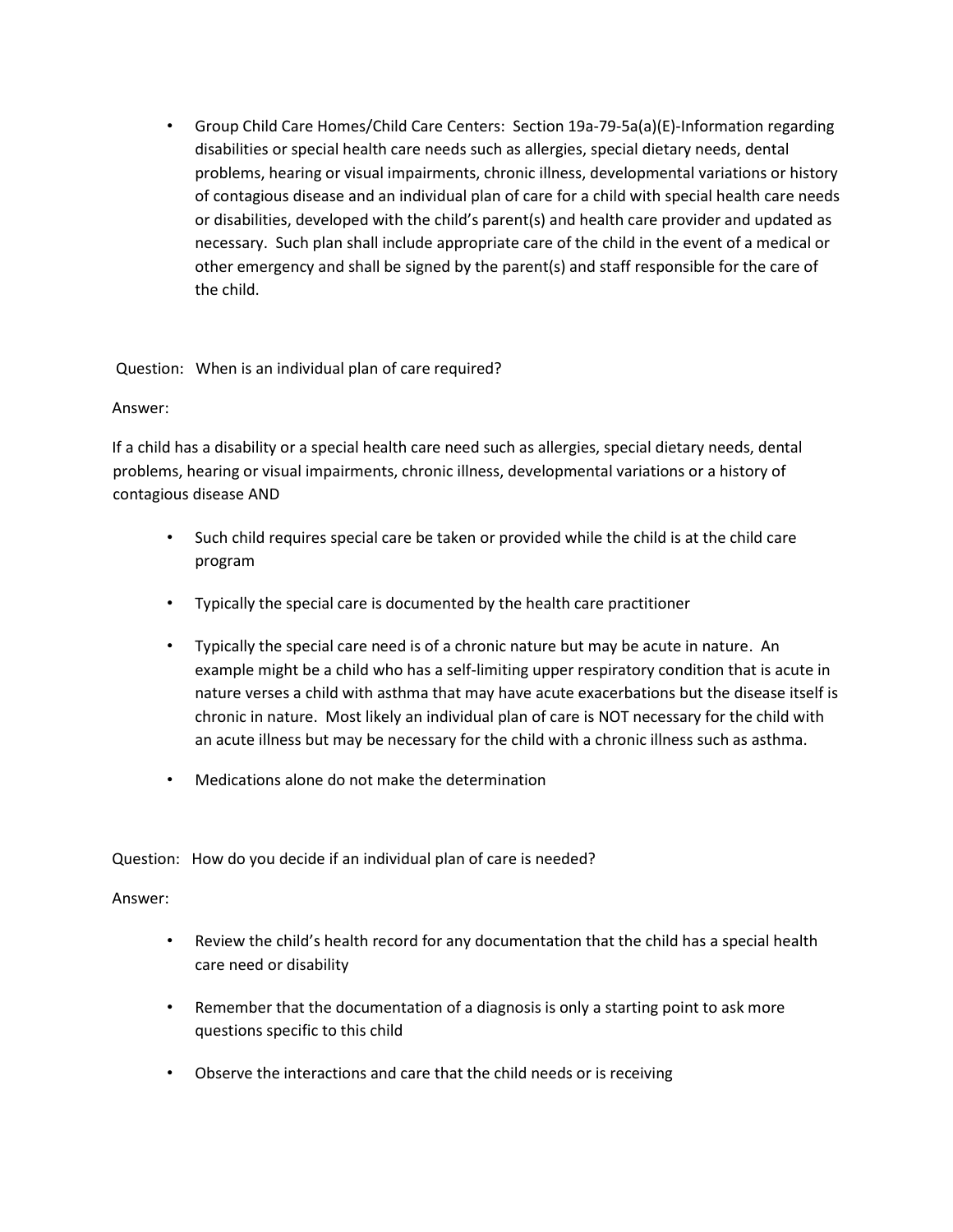- Interview child care staff responsible for the care of the child
- Evaluate the need for an individual plan of care by asking "what care or service must be provided to this child that is different than for another child"

Question: What would an individual plan of care be required to include?

### Answer:

- Appropriate care of the child in the event of a medical or other emergency and/or specific approaches to be used to prevent, minimize or eliminate identified concerns
- Signature of the parent(s)
- Signature of all responsible for the care of the child. The Health Consultant may sign the plan of care also but is not required to do so.

NOTE: There is no requirement that the plan of care be signed by the physician

Question: What are examples of an individual plan of care?

#### Answer:

- The Asthma Action Plan, developed by the DPH Asthma Program
- The Sample Form "Individual Plan of Care for a child with special health care needs or disabilities " found on the OEC web page

Question: What is the purpose of the Asthma Action Plan (AAP)?

#### Answer:

- To help families become proactive in gaining asthma control, anticipate triggers and symptoms indicating an asthma exacerbation
- To be an educational and communication tool between the provider, the patient and family and other caregivers
- Divided into the green (Go) yellow (caution) and red (warning) zones which is easily understood